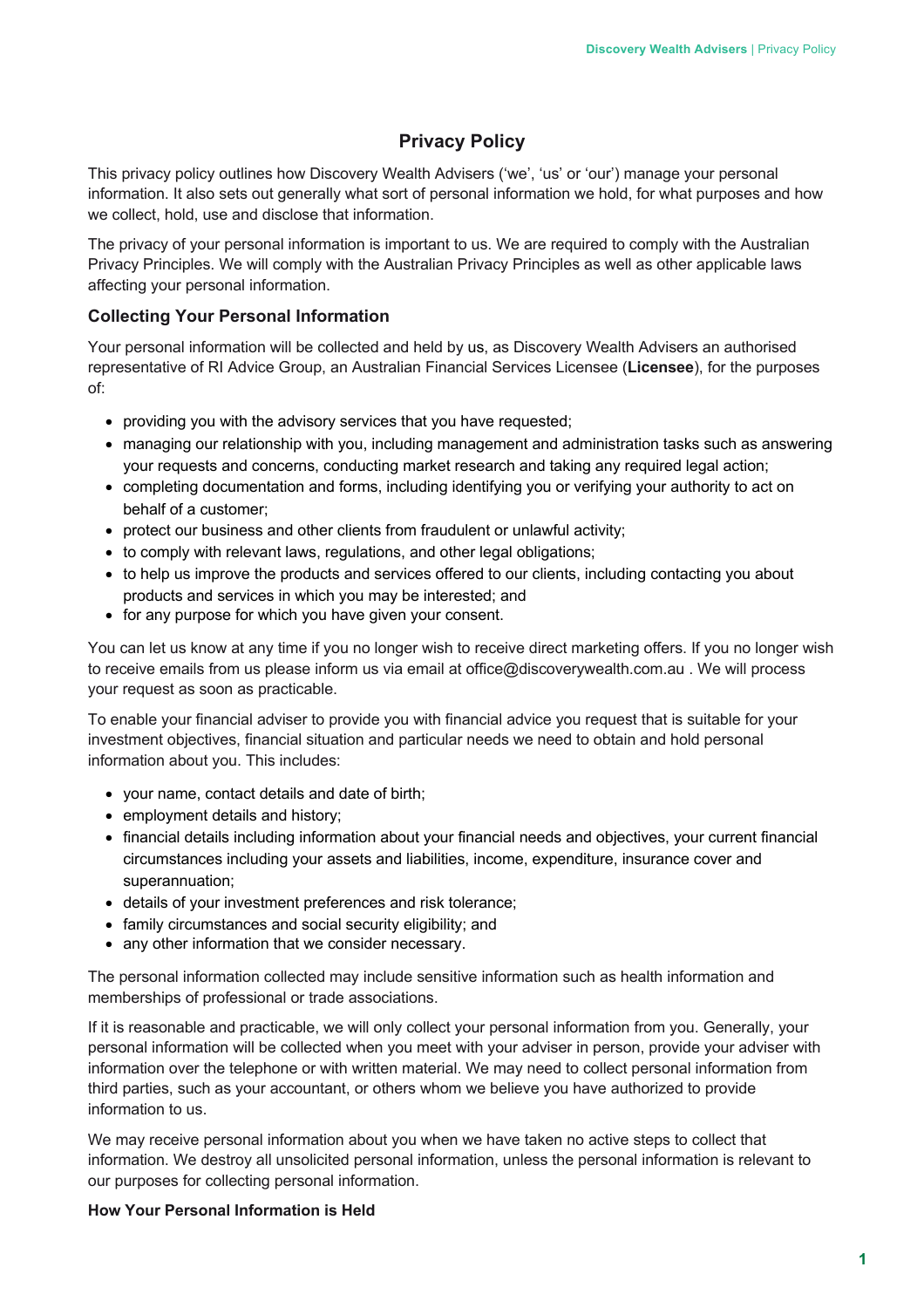Your personal information is generally held in client files or a computer database. Your personal information may also be held in a secure archiving facility.

We take reasonable steps to ensure that the personal information that we hold is protected from misuse and loss and from unauthorised access, modification and disclosure. Some of the measures that we have adopted are having facilities for the secure storage of personal information, having secure offices and access controls for our computer systems.

We will also take reasonable steps to destroy or permanently de-identify personal information that we no longer need for any purpose for which it may be used or disclosed under the Australian Privacy Principles.

#### **Using and Disclosing Your Personal Information**

Your personal information may be disclosed for purposes related to the provision of the financial advice you have requested. The types of service providers and other third parties that may be provided with your personal information are:

- our Licensee, who provide us with our financial planning software and compliance support services;
- other financial advisers and organisations involved in providing the financial advice you have requested (which may include ongoing service) such as fund managers who assist us in providing financial advice and paraplanners;
- insurance providers, superannuation trustees and product issuers in connection with the provision to you of the financial advice you have requested;
- a superannuation trustee or other product provider who you have authorised to deduct advice-related costs from your superannuation or investment fund who has requested to review a copy of your Statement of Advice to satisfy their legal obligations;
- organisations that assist in operating a financial planning business such as those that provide administrative, financial, accounting, insurance, research, legal, computer or other business services;
- your representatives or service providers such as your accountant, solicitor, tax agent, stockbroker or bank;
- organisations involved in a business restructure or a transfer of all or part of the assets of our business or the due diligence procedures prior to any such sale or transfer;
- government authorities and other organisations when required by law; and
- organisations that you have consented to your personal information being disclosed to.

In addition to the purposes of collection set out above, your personal information may also be used in connection with such purposes.

We will seek to ensure that your personal information is not used or disclosed for any purpose other than:

- the primary purpose for which it was collected or a related secondary purpose;
- where you have consented to the use or disclosure; or
- in other circumstances where the Australian Privacy Principles authorise the use or disclosure such as when it is required by or authorised under law.

We may disclose your personal information to third parties who provide services to us, in which case we will seek to ensure that the personal information is held, used or disclosed consistently with the Australian Privacy Principles.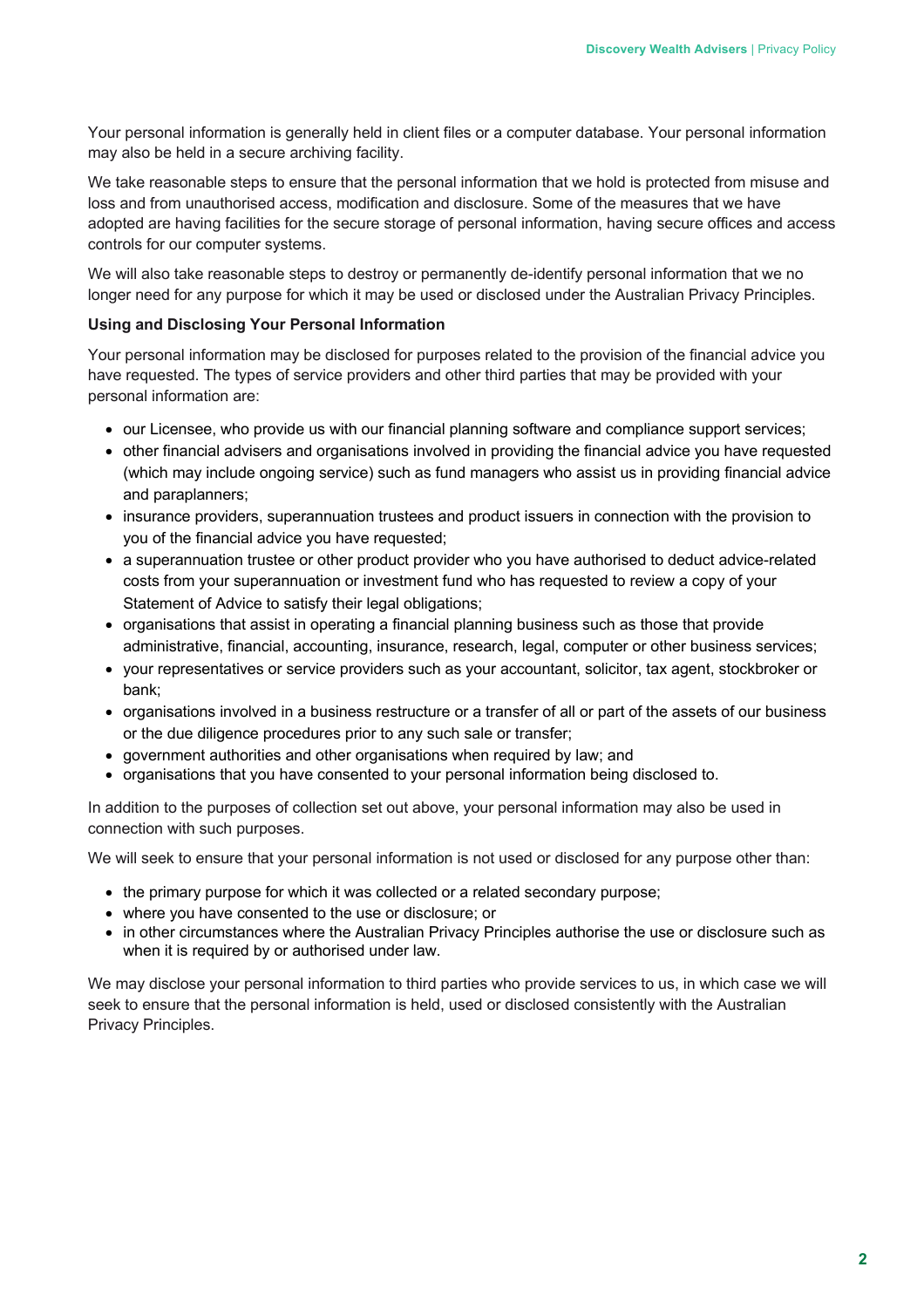#### **Organisations outside Australia**

In order to provide you with our services, we may need to share your information with organisations outside Australia (for example Information Technology providers) – these countries include:

- **Philppines**
- Sri Lanka

We may store your information in the cloud or other types of networked or electronic storage. As electronic or networked storage can be accessed from various countries via an internet connection, it's not always practicable to know in which country your information may be held. Overseas organisations may be required to disclose information we share with them under a foreign law.

We will not send personal information to recipients outside of Australia unless:

- we have taken reasonable steps to ensure that the recipient does not breach the Privacy Act and the Australian Privacy Principles;
- the recipient is subject to an information privacy scheme similar to the Privacy Act; or
- the individual has consented to the disclosure.

#### **Accessing your Personal Information**

You can gain access to your personal information that we hold. This is subject to exceptions allowed by law such as where providing you with access would have an unreasonable impact upon the privacy of others. If we deny a request for access we will provide you with the reasons for this decision. To request access please contact us (see "Contacting Us and Privacy Issues" below).

#### **Correcting Your Personal Information**

We take reasonable steps to ensure that the personal information that we collect, use or disclose is accurate, complete and up-to-date. If you believe that any of the personal information that we hold is not accurate, complete or up-to-date please contact us (see "Contacting Us and Privacy Issues" below) and let us know what information is incorrect.

If we agree that the personal information requires correcting we will take reasonable steps to do so. If we do not correct your personal information we will provide you with the reasons for not doing so.

#### **Contacting Us and Privacy Issues**

You can obtain further information on request about the way in which we manage the personal information that we hold or you can raise any privacy issues with us, including a complaint about privacy, by contacting us using the details below.

Louella Jorge

Practice Principal

loujorge@discoverywealth.com.au

We are committed to working with you to resolve a complaint involving your personal information. However, if you still feel your issue hasn't been resolved to your satisfaction, then you can escalate your privacy concerns to:

### **Office of the Australian Information Commissioner**

- www.oaic.gov.au/privacy
- Phone: 1300 363 992
- Email: enquiries@oaic.gov.au

#### Or

• Australian Financial Complaints Authority (AFCA)